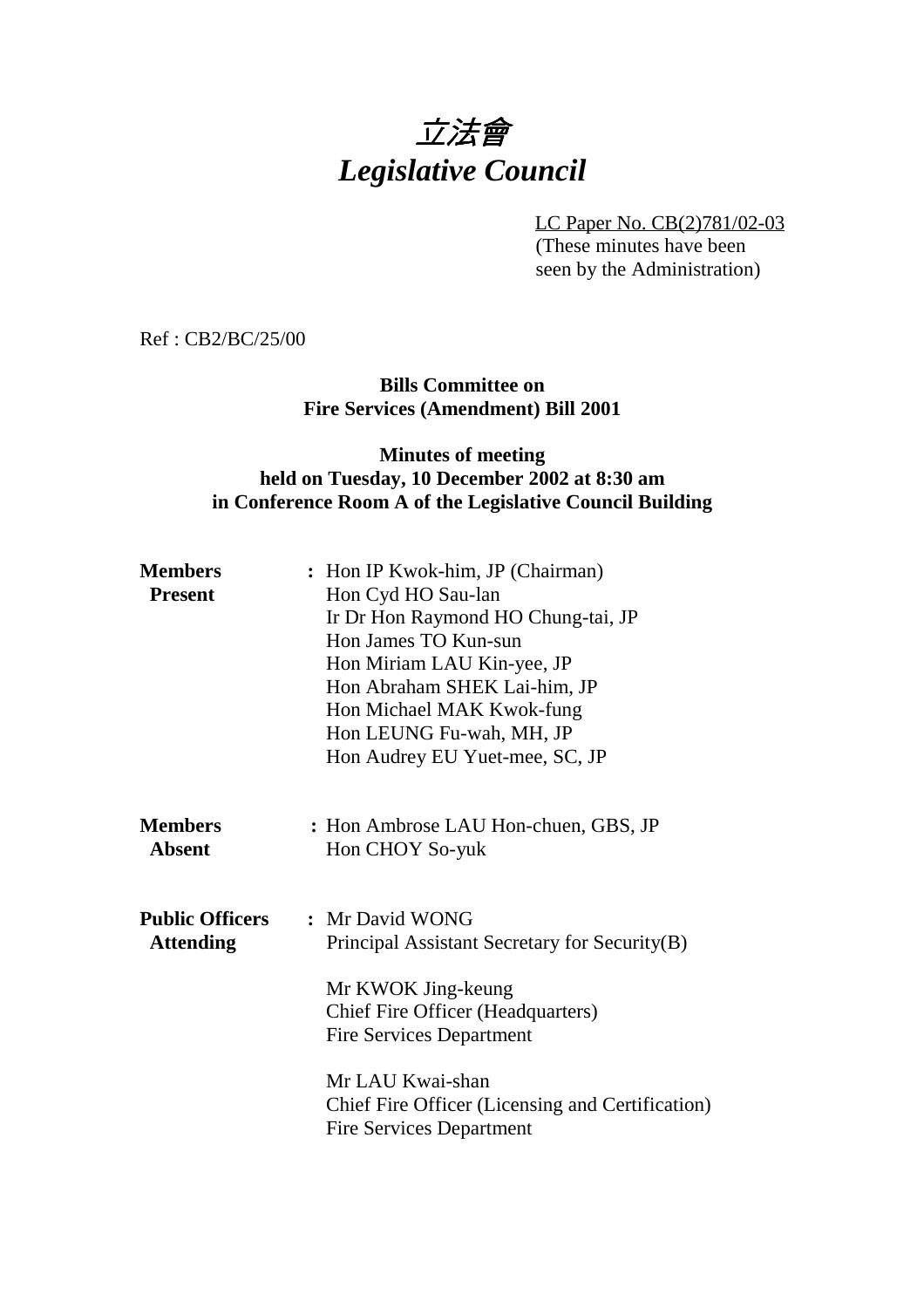|                                      | Mr K P LAI, Allen<br>Senior Government Counsel<br>Department of Justice |
|--------------------------------------|-------------------------------------------------------------------------|
|                                      | Mr Damian CHAN<br><b>Assistant Secretary for Security (B2)</b>          |
| <b>Clerk</b> in<br><b>Attendance</b> | : Miss Flora TAI<br>Chief Assistant Secretary (2)2                      |
| <b>Staff</b> in<br><b>Attendance</b> | : Miss Connie FUNG<br><b>Assistant Legal Adviser 3</b>                  |
|                                      | Mr Stanley MA<br>Senior Assistant Secretary (2)6                        |

#### **I. Confirmation of minutes** [LC Paper No. CB(2)533/02-03]

The minutes of the meeting held on 12 November 2002 were confirmed.

### **II. Meeting with the Administration**

2. The Bills Committee deliberated (index of proceedings attached at **Annex**).

Administration's responses to issues raised at previous meetings [LC Paper Nos. CB(2)523/02-03(01) - (02), CB(2)302/02-03(03), CB(2)550/02-03(01) and CB(2)601/02-03(01)]

3. At members' request, the Administration had undertaken to draw up the guidance notes on the conveyance and stowage of motor vehicle parts, to facilitate the trade's compliance with the Fire Service (Fire Hazard Abatement) Regulation to be enacted, in consultation with the different parties of the container trade, including the drivers, tractor owners, cargo owners, freight forwarders, etc.. The Administration had also undertaken that before the Regulation came into force, a period of adequate duration would be allowed for comprehensive publicity to be carried out on the new law passed.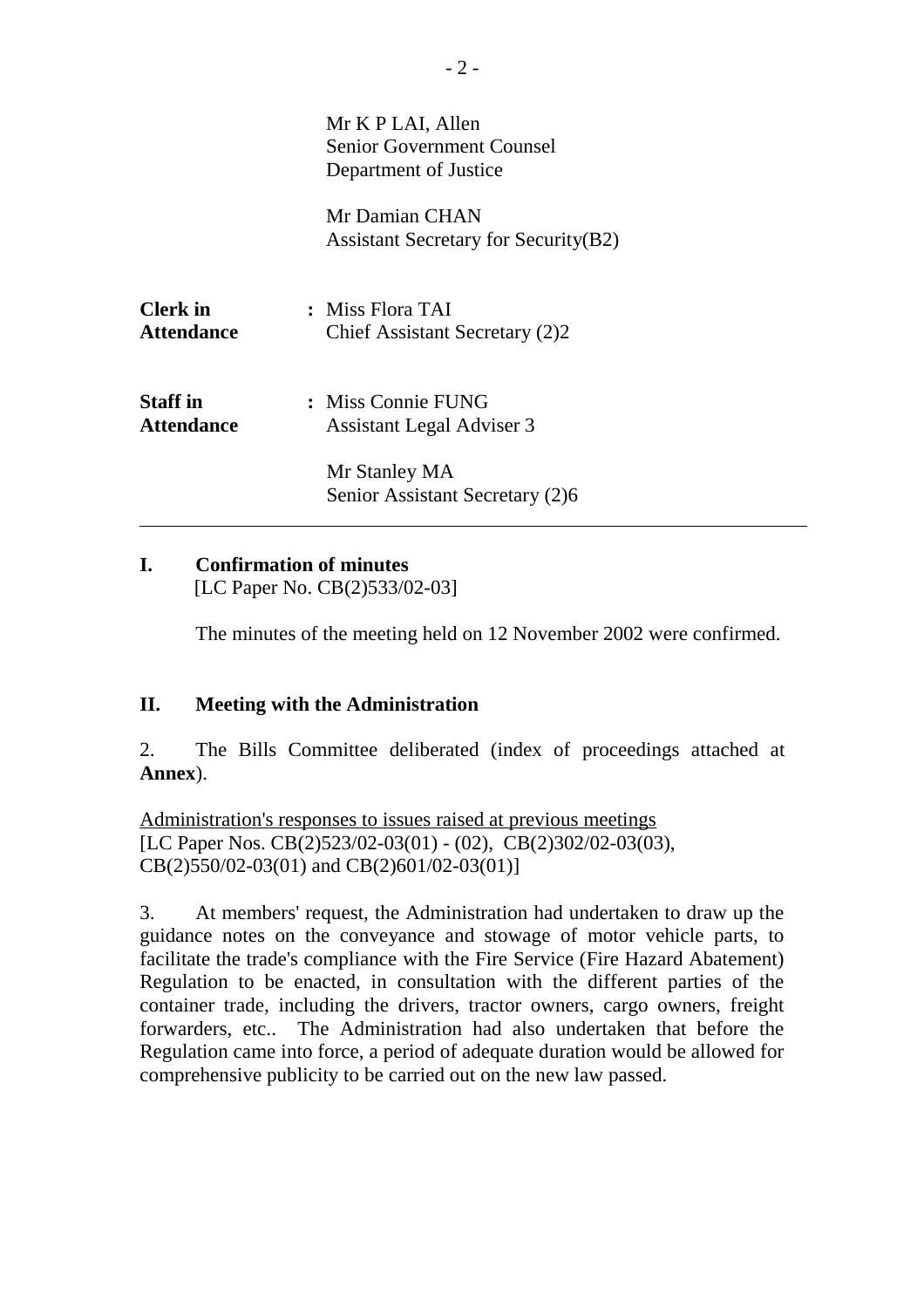Clause-by-clause examination of the Bill

4. The Bills Committee examined the Bill clause-by-clause from clause 1 to clause 10.

5. The Administration agreed to propose draft Committee Stage amendments in respect of the following -

*Clause 4 - Sections added*

- (a) To expand the scope of the legal professional privilege under proposed section 8A(3) to cover information which a person might be required to give under proposed section  $8A(2)(f)(ii)$ ;
- (b) To expand the obligation of non-disclosure under proposed section 8A(5) to cover information derived from documents obtained or inspected or copies taken under proposed section  $8A(2)(g)$ ; and

*Clause 10 - Power to make regulations*

(c) To delete the phrase "a motor vehicle or" from proposed sections  $25(1)(he)$  and  $25(1)(hf)$  to confirm the application of the Fire Service (Fire Hazard Abatement) Regulation to conveyance of parts of motor vehicles in containers.

6. The Administration also agreed to consider whether the drafting of the Chinese version of proposed section 8A(4) required any improvement.

### **III. Any other business**

Date of next meeting

7. The Bills Committee agreed that the next meeting would be held on Friday, 10 January 2003 at 8:30 am to continue clause-by-clause examination of the Bill from clause 10 onwards. The Administration agreed to provide the draft Committee Stage amendments for members' consideration before the next meeting.

8. The meeting ended at 10:30 am.

Council Business Division 2 Legislative Council Secretariat 8 January 2003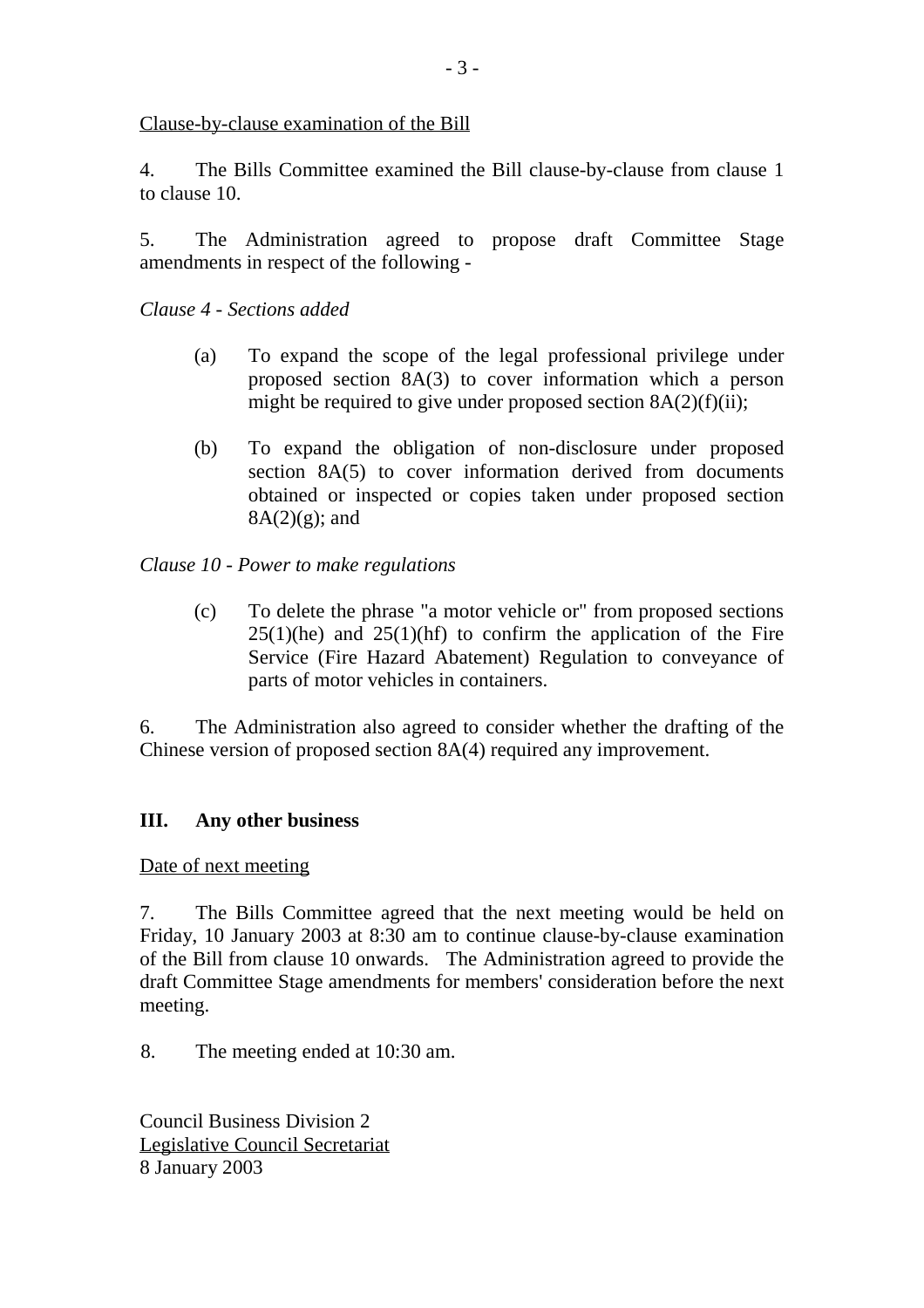#### **Annex**

### **Proceedings of the meeting of the Bills Committee on Fire Services (Amendment) Bill 2001 on Tuesday, 10 December 2002 at 8:30 am in Conference Room A of the Legislative Council Building**

| <b>Time marker</b> | <b>Speaker</b> | Subject(s)                                                  | <b>Action required</b> |
|--------------------|----------------|-------------------------------------------------------------|------------------------|
|                    |                |                                                             |                        |
| $000000 -$         | Chairman       | Confirmation of minutes and relevant papers.                |                        |
| 000315             |                |                                                             |                        |
| $000316 -$         | Chairman       | Time lapse between the lodging and the hearing of an        |                        |
| 000405             | Admin          | application for a rescission of a closure order under       |                        |
|                    |                | relevant sections of the Crimes Ordinance and the           |                        |
|                    |                | Dangerous Drugs Ordinance.                                  |                        |
|                    |                |                                                             |                        |
| $000406 -$         | Hon Cyd HO     | Habitation of innocent residents on premises under a        |                        |
| 001240             | Chairman       | closure order.                                              |                        |
|                    | Admin          |                                                             |                        |
|                    |                |                                                             |                        |
| $001241 -$         | Hon Miriam LAU | Enforcement against illegal storage of fuel in a motor      |                        |
| 002909             | Chairman       | car for refueling purpose.                                  |                        |
|                    | Admin          |                                                             |                        |
|                    |                |                                                             |                        |
| $002910 -$         | Chairman       | Rank of FSD officers authorised to obtain personal          |                        |
| 003015             | Admin          | particulars and the requirement that they should wear       |                        |
|                    |                | uniform whilst on duty.                                     |                        |
|                    |                |                                                             |                        |
| $003016 -$         | Chairman       | Compilation of the guidance notes on the conveyance         |                        |
| 003430             | Admin          | and stowage of motor vehicles/motor vehicle parts           |                        |
|                    | Hon Miriam LAU | (codes of practice).                                        |                        |
|                    |                |                                                             |                        |
| 003431 -           |                | Hon Miriam LAU Publication and compliance with the codes of |                        |
| 003730             | Chairman       | practice.                                                   |                        |
|                    | Admin          |                                                             |                        |
| 003731 -<br>004100 | Chairman       | Fire service installation and equipment for facilitating    |                        |
|                    | Hon Audrey EU  | evacuation from any premises in case of fire and            |                        |
|                    | Admin          | providing a stand-by power supply to other fire             |                        |
|                    |                | service installations or equipment.                         |                        |
|                    |                |                                                             |                        |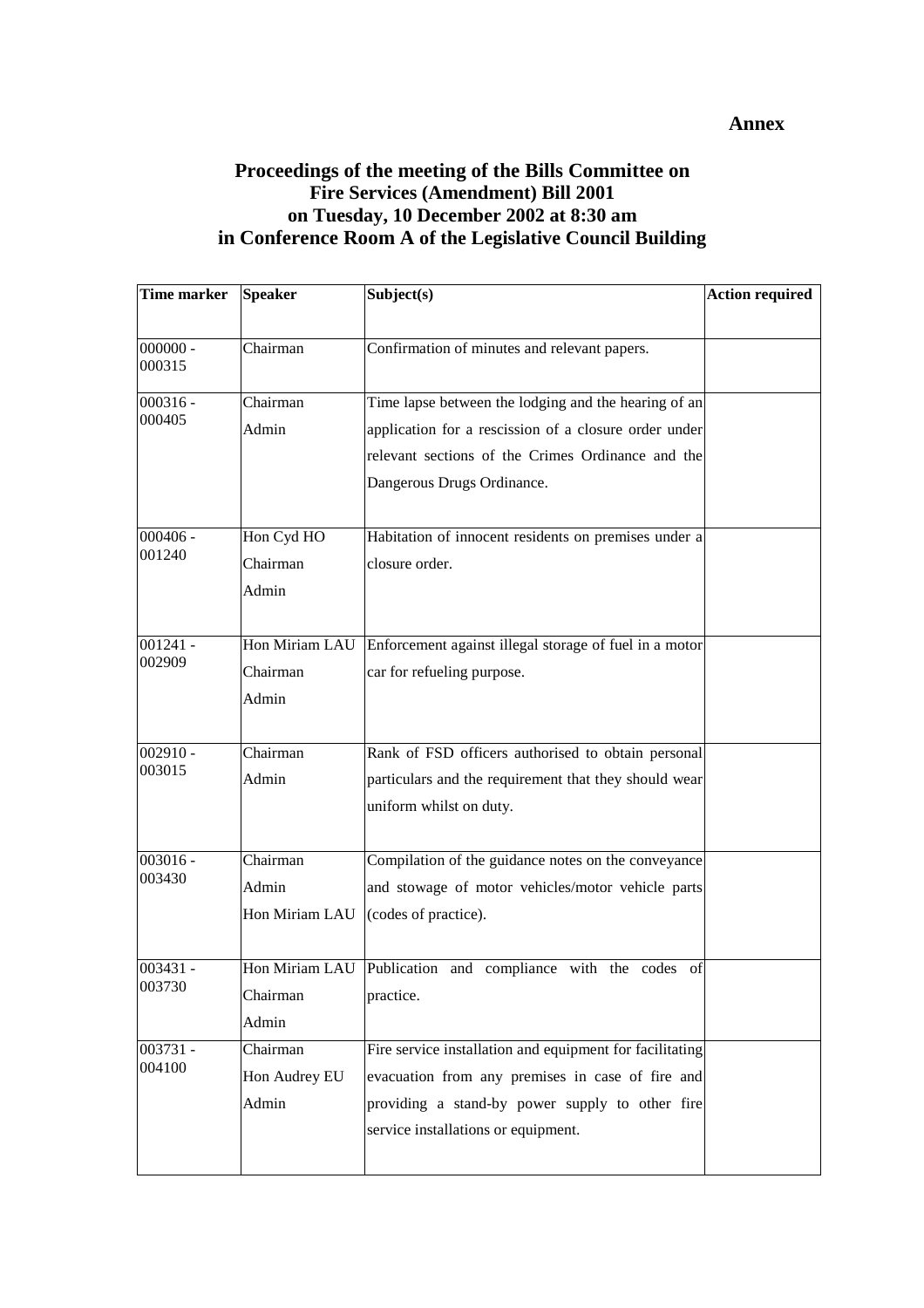| $004101 -$ | Chairman       | Clauses 1 and 2 - Short title and commencement; and                   |                                 |
|------------|----------------|-----------------------------------------------------------------------|---------------------------------|
| 004519     | Admin          | Long title amended.                                                   |                                 |
|            |                |                                                                       |                                 |
| $004520 -$ | Chairman       | Clause 3 - Interpretation.                                            |                                 |
| 004610     | Admin          |                                                                       |                                 |
|            |                |                                                                       |                                 |
| $004611 -$ | Chairman       | Clause $4$ – Proposed sections 8A(1), (2) and (3).                    |                                 |
| 010010     | Admin          | Application of the legal professional privilege to See para $5(a)$ of |                                 |
|            | ALA3           | cover information which a person may be required to the minutes.      |                                 |
|            |                | give under proposed section 8A(2)(f)(ii).                             |                                 |
|            |                |                                                                       |                                 |
| $010011 -$ | Hon Miriam LAU | Clause 4 - Proposed section 8A(4).                                    |                                 |
| 010923     | Ms Cyd HO      | Drafting of the Chinese version.                                      | See para 6 of the               |
|            | Chairman       |                                                                       | minutes.                        |
|            | Admin          |                                                                       |                                 |
|            |                |                                                                       |                                 |
| $010924 -$ | Chairman       | Clause 4 - Proposed section 8A(5).                                    |                                 |
| 011254     | Admin          | Obligation<br>non-disclosure<br>of<br>on                              | information See para $5$ (b) of |
|            | ALA3           | obtained.                                                             | the minutes.                    |
|            |                |                                                                       |                                 |
| $011255 -$ | Chairman       | Clause $4$ – Proposed section 8A(6).                                  |                                 |
| 011310     |                |                                                                       |                                 |
|            |                |                                                                       |                                 |
| $011311 -$ | Chairman       | Clause 4 – Proposed section 8B.                                       |                                 |
| 011416     | Admin          | Answers that may implicate criminal liability.                        |                                 |
|            |                |                                                                       |                                 |
| $011417 -$ | Chairman       | Clause 4 – Proposed sections 8C and 8D.                               |                                 |
| 011759     | Admin          | Disposal of article or thing removed and possessed                    |                                 |
|            | Hon Miriam LAU | by Director or member for purpose of fire                             |                                 |
|            |                | investigation; and disposal of property connected                     |                                 |
|            |                | with offences.                                                        |                                 |
|            |                |                                                                       |                                 |
| $011800 -$ | Chairman       | Clause 5 - Section substituted                                        |                                 |
| 013603     | Hon Miriam LAU | Proposed new section 9 - Power of Director in                         |                                 |
|            | Admin          | respect of abatement and prevention of fire hazards.                  |                                 |
|            | ALA3           |                                                                       |                                 |
|            |                |                                                                       |                                 |
| 013604 -   | Chairman       | Clause $6$ – Sections repealed.                                       |                                 |
| 013803     | Admin          | Repeal of sections 9A, 9B, 9C and 9D.                                 |                                 |
|            |                |                                                                       |                                 |
|            |                |                                                                       |                                 |